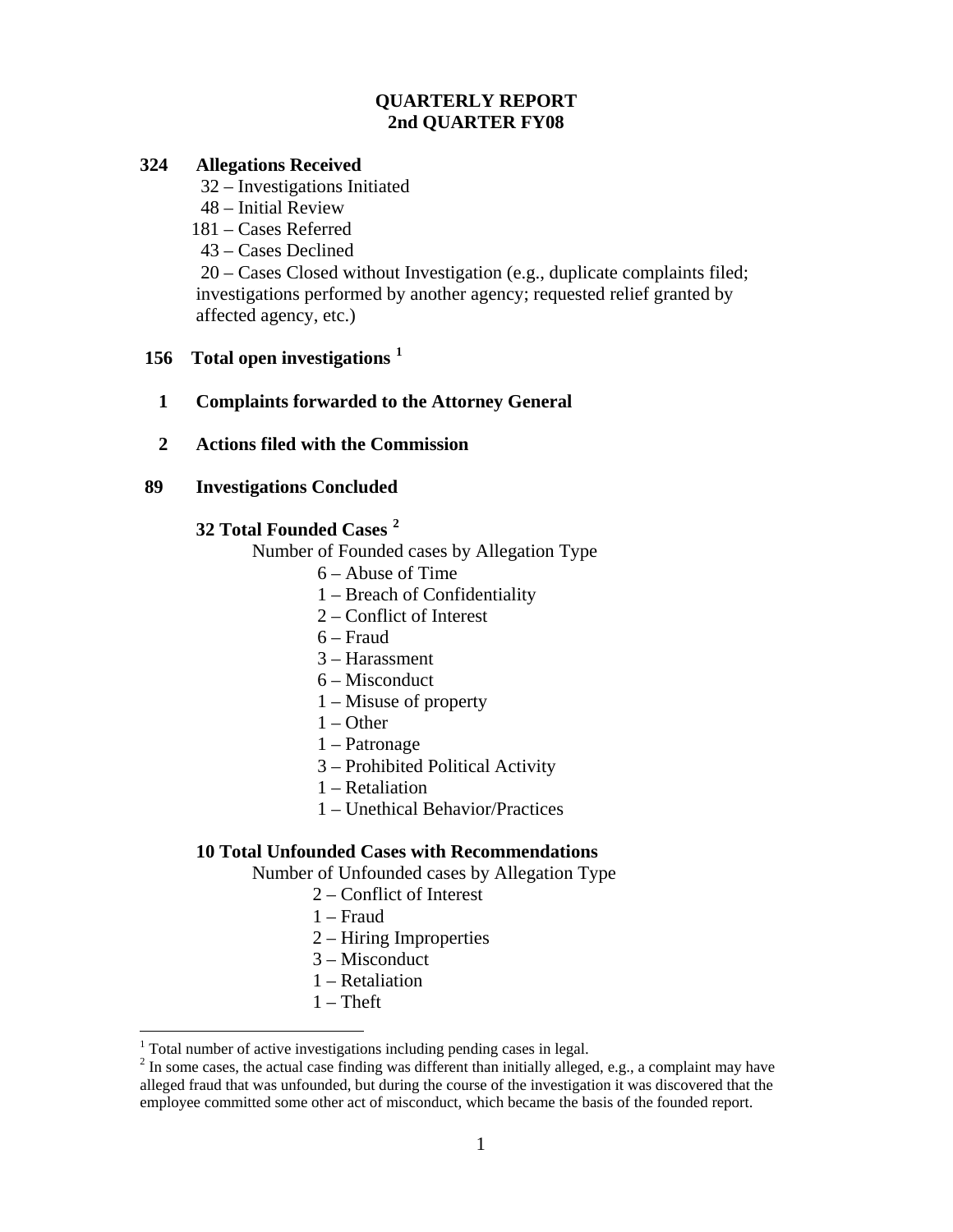### **23 Total Unfounded Cases without Recommendations**

Number of Unfounded cases by Allegation Type

- $2 -$ Abuse
- 2 Abuse of Time
- 2 Breach of Confidentiality
- 3 Failure to Follow Department Policy
- 2 Fraud
- 1 Hiring Improprieties
- 4 Misconduct
- 1 Mismanagement
- 1 Misuse of Property
- 1 Procurement Fraud
- 1 Retaliation
- 1 Revolving Door Violation
- $1$  Theft
- 1 Unethical Behavior/Practices

### **24 Other (administrative closing)**

- 1 Breach of Confidentiality
- 1 Bribery
- 2 Conflict of Interest
- 2 Failure to Follow Department Policy
- 1 Fraud
- 2 Gift Ban Violation
- 1 Hiring Improperties
- 2 Misappropriate/Misuse of Funds
- 5 Misconduct
- 3 Mismanagement
- 1 Political Work on State Time
- 1 Retaliation
- $1$  Theft
- 1 Unethical Behavior/Practices